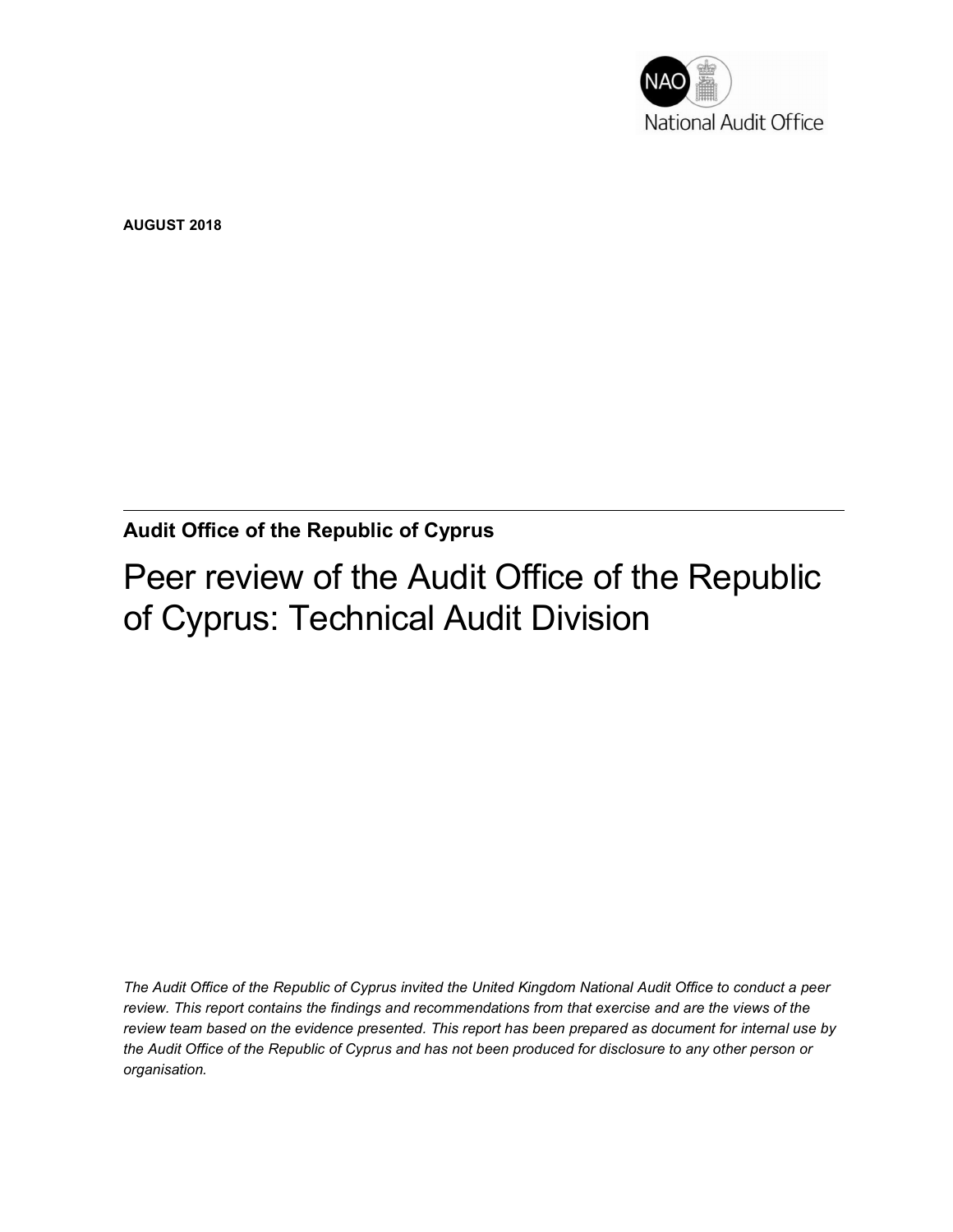# **Summary**

1 The Auditor General of the Republic of Cyprus is an independent officer, responsible for the audit of central government, public organisations, local authorities and other public bodies and funds of the Republic of Cyprus. Supported by the Audit Office of the Republic of Cyprus (AORC), the Auditor General submits an annual report to the President of the Republic who, under article 116(4) of the Constitution, causes it to be laid before the House of Representatives. Appendix one sets out the role and remit of the AORC.

## The Technical Audit Division

2 The Technical Audit Division (TAD) has a wide range of responsibilities which include external audit duties and internal management functions, including:

#### Internal

- IT support to the wider AORC.
- Overseeing facilities management for the AORC.

#### **External**

- Preparing special audit reports on technical subjects.
- Computer Audit Service: providing IT audit specialist support to audit teams.  $\bullet$
- Audit of rented building contracts for the government estate.  $\bullet$
- Assistance / technical assistance in police investigations / criminal cases.  $\bullet$
- Audit of Information Technology/Electronic Data Processing Systems.  $\bullet$
- Answering complex correspondence and complaints from the public.  $\bullet$

3 The TAD's most prominent responsibility is the ex-ante audit of works, supplies and services through the procurement process at; (i) the pre-award stage: inspection/audit of tender documents, (ii) the award stage: inspection/audit of tender evaluations and participation in meetings of Evaluation Committees and Tender Boards who are the decisive bodies to award tenders (iii) the execution stage: inspection/audit of the execution of the contracts in terms of time, quality and budget. This can include on site audits or reviews of any changes and variance to contracts via the relevant executive committee. Audits of the execution of contracts are also performed by audit teams in the wider AORC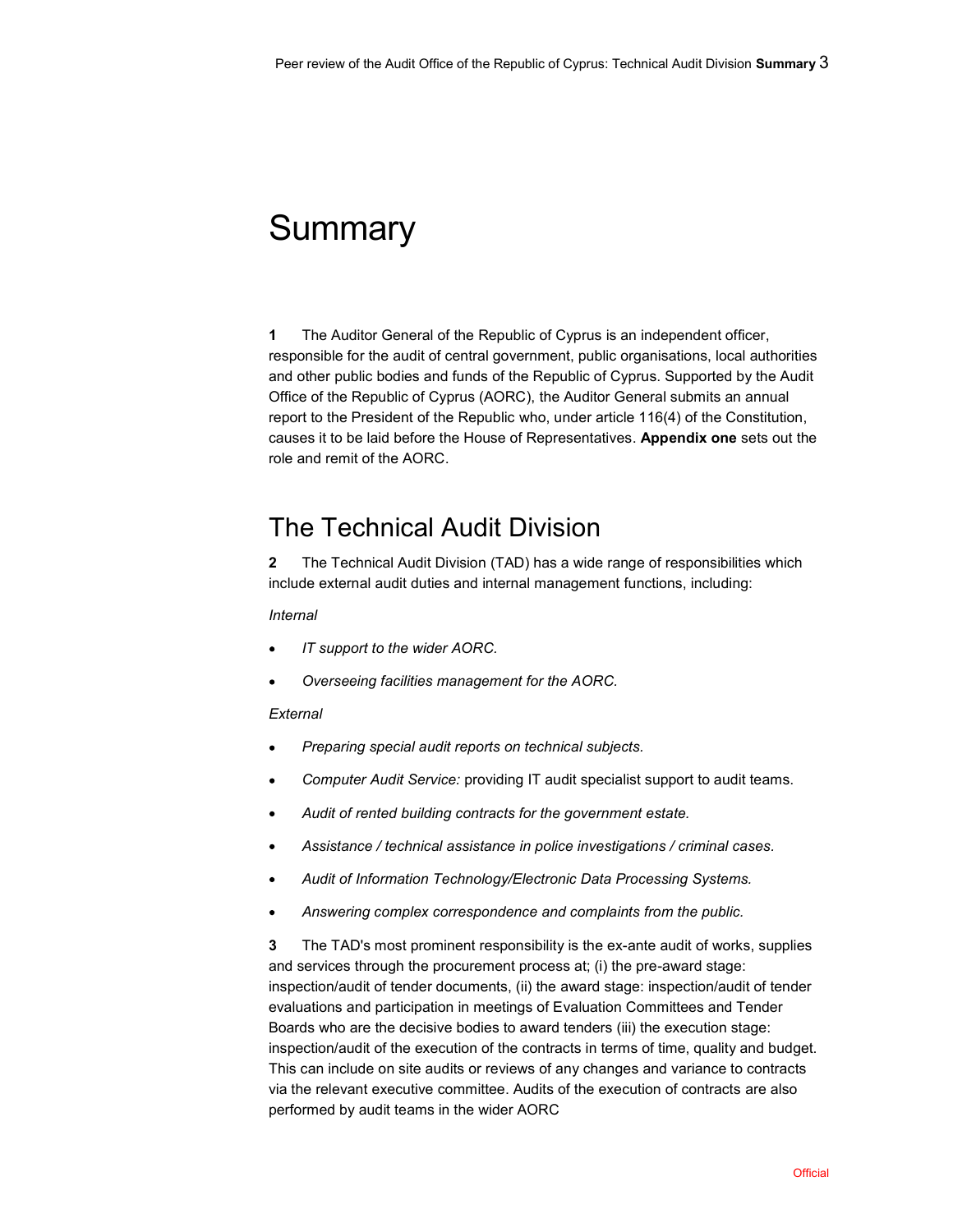# Scope of the peer review

4 In 2016, the Auditor General of the Republic of Cyprus invited the UK National Audit Office (UK NAO) to conduct a peer review of the AORC in accordance with ISSAI 5600 - Peer review guidance. The resulting report was finalised in 2017 and contained six key recommendations intended to help the AORC continue its journey to deliver a public audit service in line with the International Standards of Supreme Audit Institutions (ISSAIs).

5 ISSAI 5600 states that, 'a peer review is not an audit, but an assessment and advice provided voluntarily by peers'. In accordance with ISSAI 5600, the scope of a peer review is determined based on the needs and wishes of the AORC. In 2018 the Auditor General invited the UK NAO to undertake a smaller exercise to review the TAD which was not included in the scope of the previous review. The AORC requested that the review team consider:

- The TAD's contribution to the AORC's strategic objectives, including particular focus on the role of the TAD in the procurement system (Part One); and
- Opportunities to improve operations management in the TAD (Part Two).

6 The Memorandum of Understanding outlining the objectives of the peer review can be found in Appendix Two. Appendix Three sets out the methodology followed, and Appendix Four contains examples of stakeholder insights collected during the review process.

7 This report is intended to be considered alongside the 2017 review. The report highlights priority areas for the AORC to consider when improving the TAD's contribution to the AORC. The findings and recommendations are the views of the peer review team based on information the presented from 30 April to 4 May 2018. The findings and recommendations were discussed with the Auditor-General and the Acting Head of the TAD on 4 May 2018, and their comments have been taken into account in preparing this report. In accordance with ISSAI 5600, the AORC is not bound to the conclusions and recommendations of the review, and can decide, as appropriate and necessary, how to use the results.

### Methodology and approach

8 In response to the AORC's request, the review team performed a management system audit using the UK NAO's Process Management Maturity Analytic (PMMA). Figure 1 illustrates how the PMMA enables an assessment of whether the elements of the management system are operating in a coherent and effective manner, through:

- 40 diagnostic questions testing 270 characteristics;
- Spread over five interrelated areas Strategy, Information, People, Process,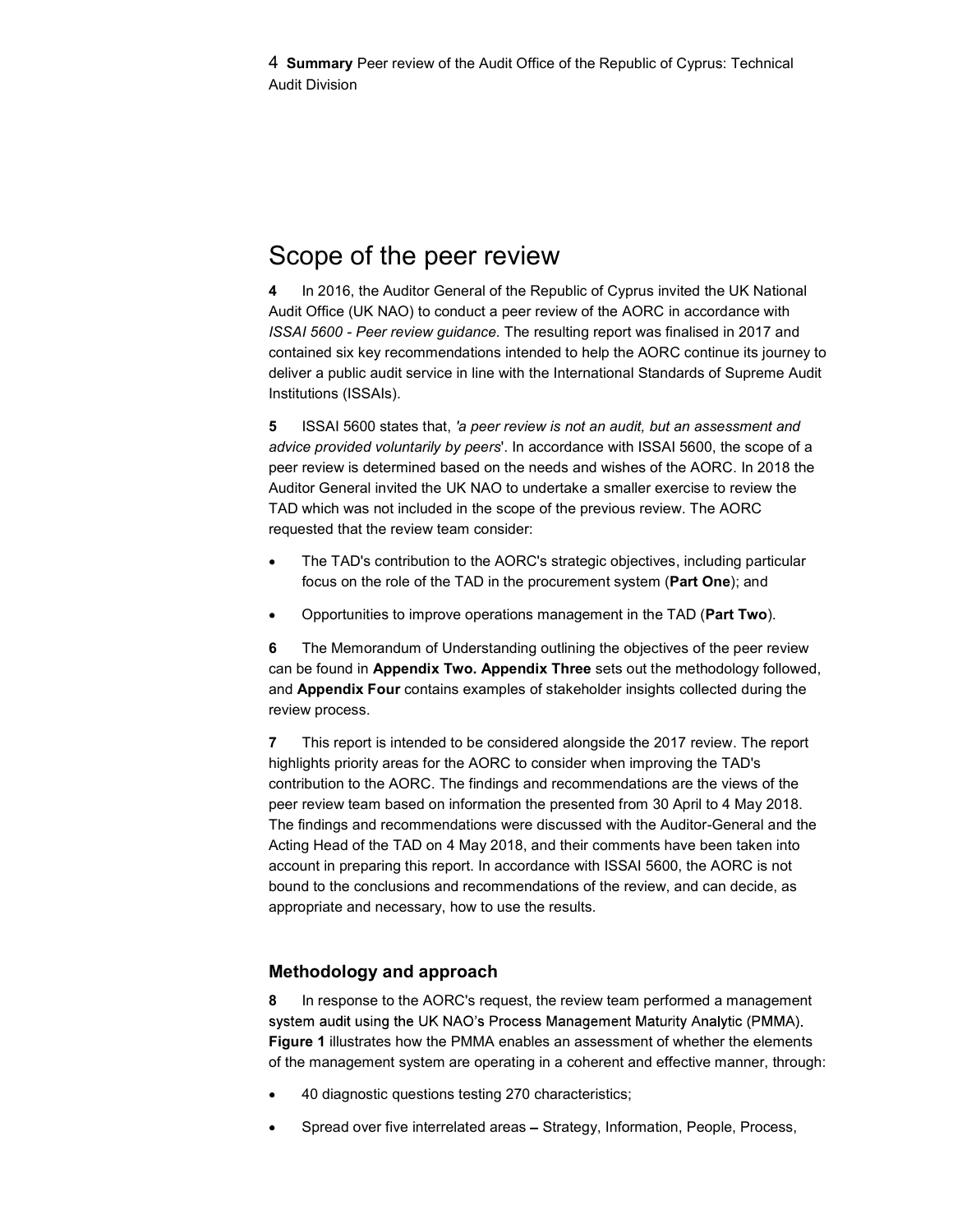Improvement; and

Over two levels - organisational and operational.

### Figure 1

The Process Management Maturity Analytic



9 Fundamental to a successful review is the engagement and cooperation of the organisation under review. The review team would like to thank the Auditor General of Cyprus, Dr Odysseas Michaelides and his staff for their cooperation in undertaking this review; we hope the report is of value. The review team received:

- Full engagement and buy-in of the senior management team;  $\bullet$
- A clear articulation of the objectives of the work and the desired outcome;  $\bullet$
- A commitment to using the findings to making positive change to the  $\bullet$ organisation; and
- Openness and honesty throughout the assessment process.  $\bullet$

### Overall conclusion

10 It is clear the Auditor General is committed to improving public audit in the Republic of Cyprus. Action is already being taken to implement the six recommendations contained in the UK NAO's 2017 review, recommendations that are also highly relevant to the TAD.

11 The TAD has acquired an unusually high degree of independence over time; in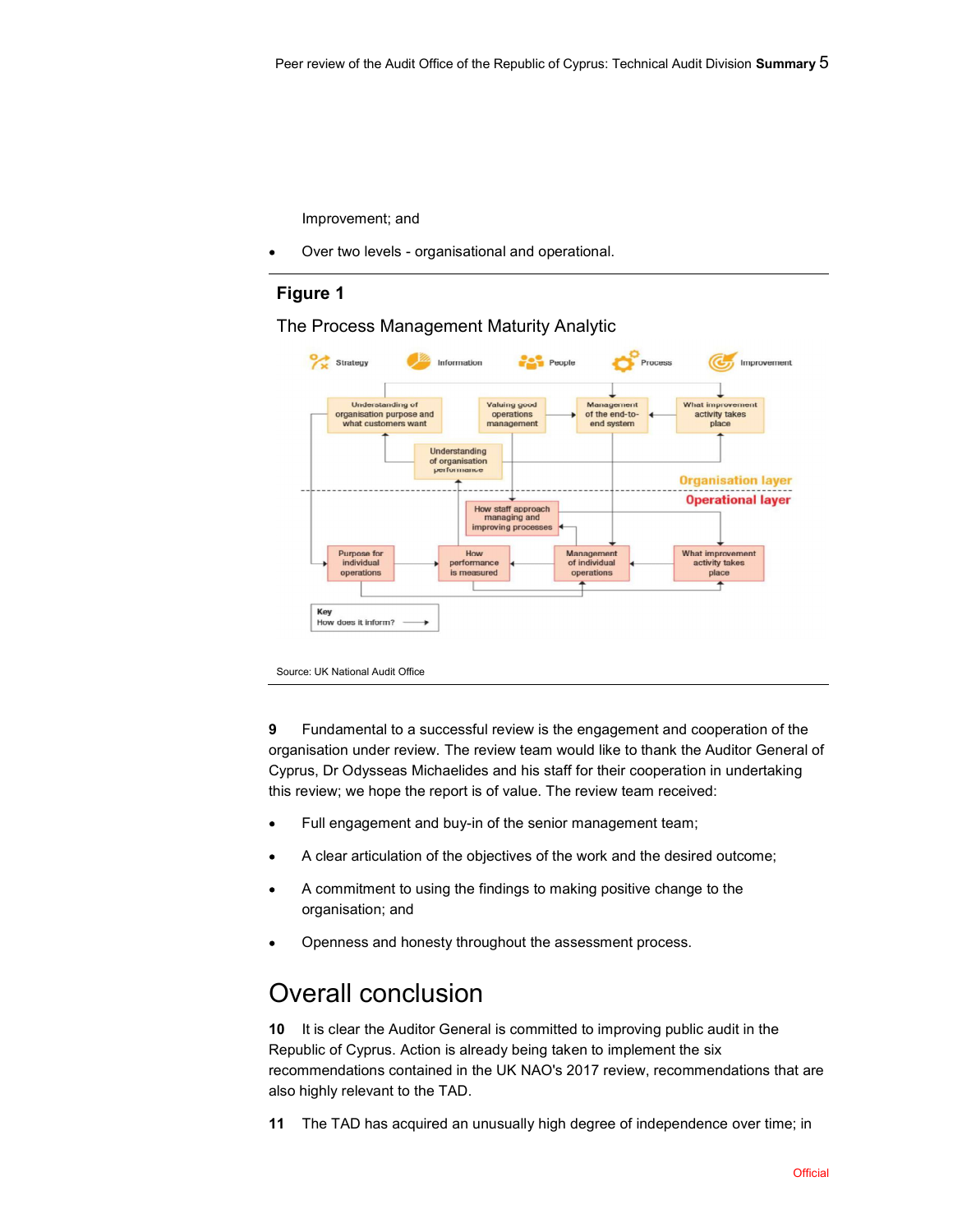6 Summary Peer review of the Audit Office of the Republic of Cyprus: Technical Audit Division

some ways becoming partially separated from the rest of the AORC, absorbing 'orphan' functions which do not have a home elsewhere. It is vital that AORC senior management acknowledge their collective responsibility to change this paradigm, and work to reintegrate the TAD into the wider audit service the AORC provides. In developing the 2019-21 strategy, AORC senior management should also consider if some of the functions currently performed by the TAD's highly qualified staff could be reduced, stopped or delivered by another part of the AORC.

12 External stakeholders value the TAD's involvement in the procurement system of the Republic of Cyprus, with TAD experts perceived as an integral part of the process. However, although the ex-ante audits are permissible under the International Standards of Supreme Audit Institutions, the Auditor General needs to continue to carefully manage any perceived risk to his independence as the TAD is undertaking a role that in other public procurement systems might be fulfilled by the Executive.

13 Overall, the TAD makes a direct and valuable contribution to the AORC's strategic objectives, and there are many examples of when the TAD's work has led to positive impacts. There are also clear opportunities to enhance this contribution, for example, by designing standards ways of working across the division. More strategically, the TAD could make better use of its insights of procurement to produce different types of audits, improving the level of assurance the AORC provides the citizens of the Republic of Cyprus on the use of public funds.

### Key recommendations

1.1 In accordance with the scope of this peer review (ISSAI 5600), the review team has included advice in the main body of the report based on experience working on similar issues with other organisations. In addition, the review team encourages the Auditor General to consider the following five recommendations when planning how to invest time and resources in improving the work of the TAD. The recommendations in this report are intended to compliment the six recommendations contained in our 2017 review.

In order to improve the TAD's contribution to the AORC's strategic objectives, the review team recommends the AORC consider:

a Using the new 2019-21 AORC strategy period as an opportunity to update the TAD's role, objectives and contribution to the AORC's overall strategic objectives. Recommendation (e) from our previous report encouraged the AORC to ensure the strategic plan drives operational delivery and resourcing decisions. An agreed, explicit set of objectives would help TAD management to; prioritise what work needs to be done; define how the work of TAD and other audit directorates fits together as an end to end system; and, decide on the level and type of resources required. The new strategy is also an opportunity to develop a more systematic understanding of the TAD's stakeholders and what they value.